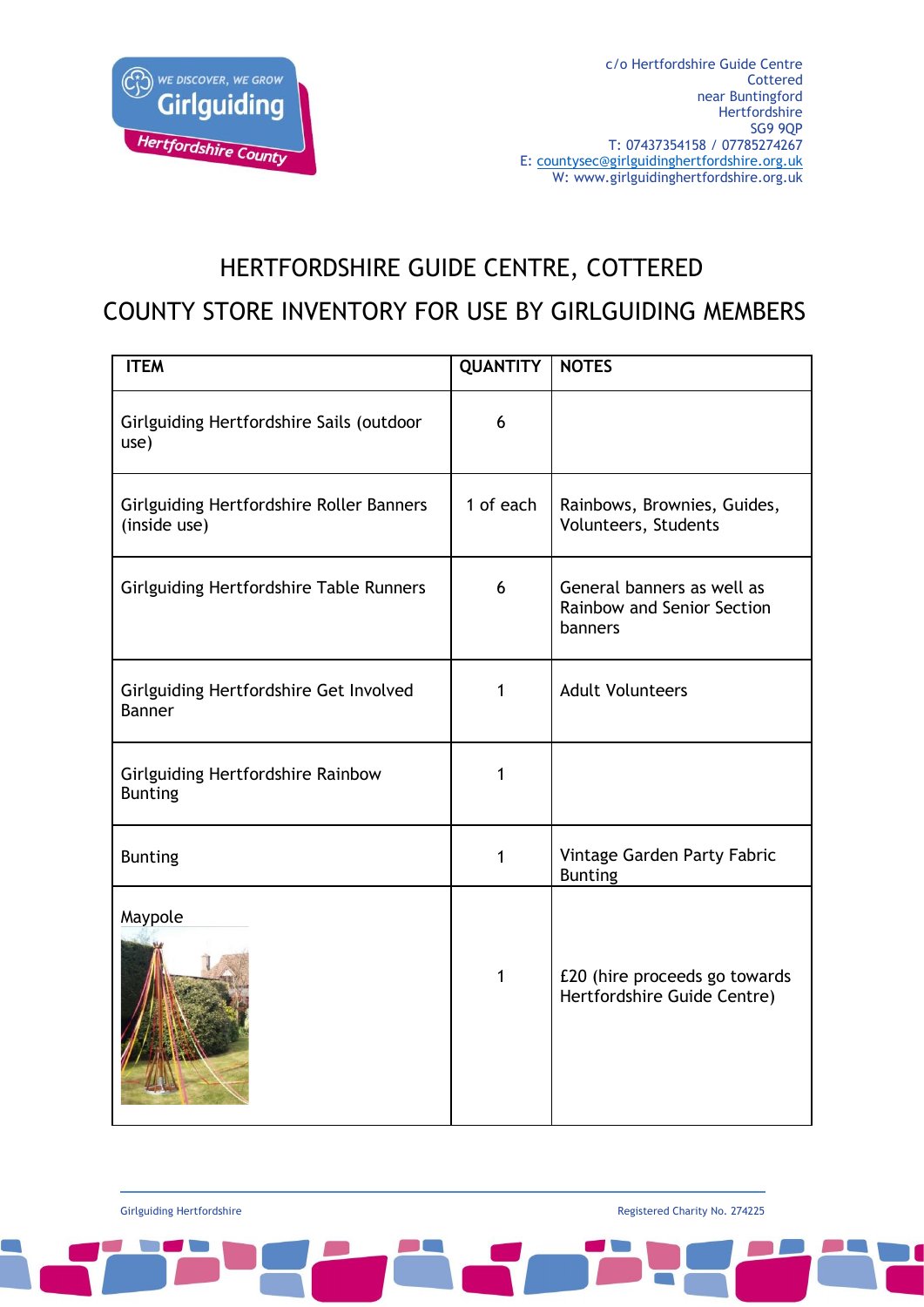

## HERTFORDSHIRE GUIDE CENTRE, COTTERED

#### COUNTY STORE INVENTORY FOR USE BY GIRLGUIDING MEMBERS

| <b>ITEM</b>                        | <b>QUANTITY</b> | <b>NOTES</b>   |
|------------------------------------|-----------------|----------------|
| Ocarinas (musical wind instrument) | 12              | With songbooks |
| <b>Hand Chimes</b>                 | 2 sets          |                |
| <b>Boom Whackers</b><br>$\bullet$  | 16              |                |
| Microphone                         | 1               |                |

Girlguiding Hertfordshire **Registered Charity No. 274225 Registered Charity No. 274225**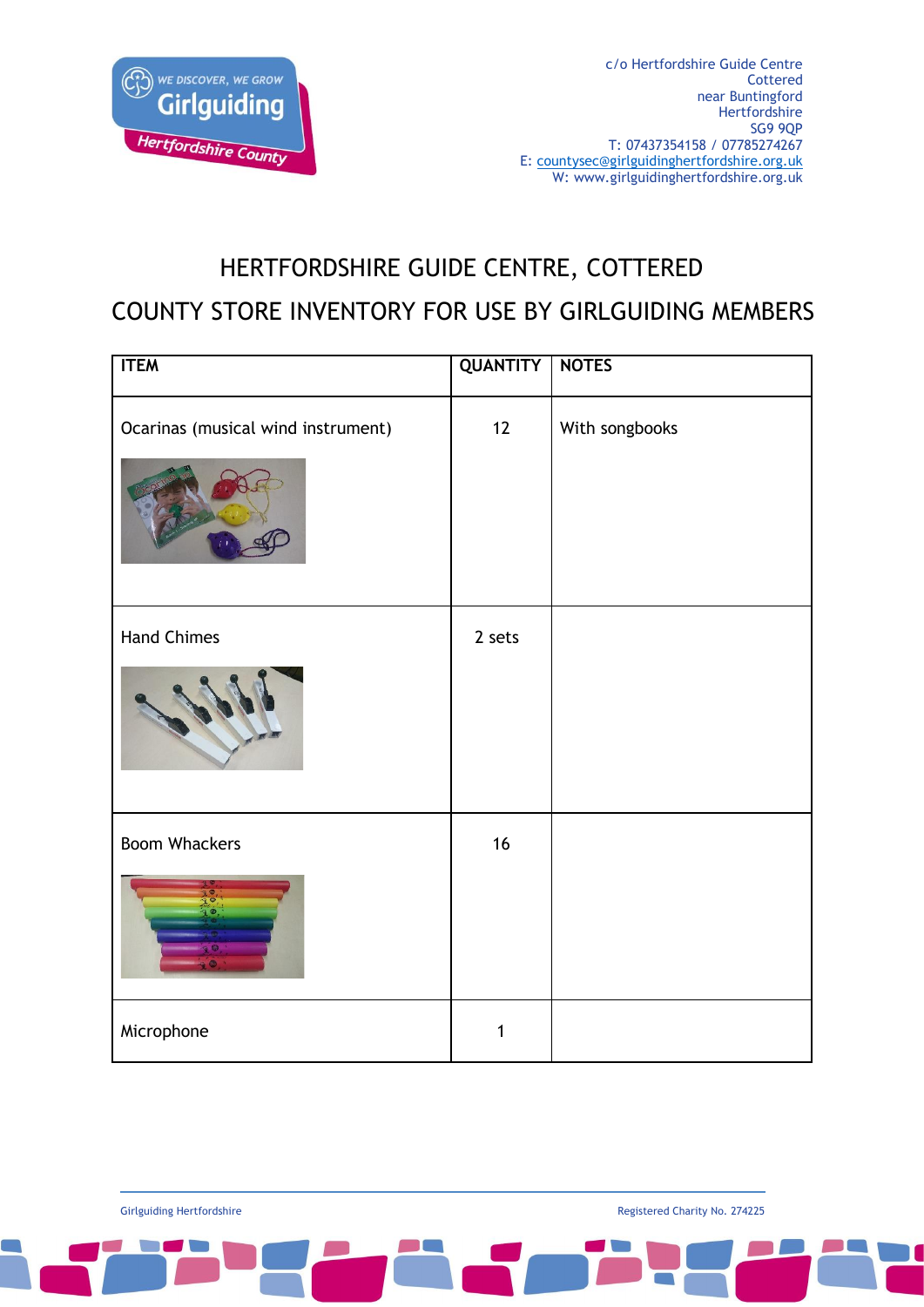

# HERTFORDSHIRE GUIDE CENTRE, COTTERED COUNTY STORE INVENTORY FOR USE BY GIRLGUIDING MEMBERS

| <b>ITEM</b>                      | <b>QUANTITY</b>         | <b>NOTES</b>    |
|----------------------------------|-------------------------|-----------------|
| Maori Sticks                     | 38 pairs                |                 |
| <b>Brass Rubbing Replicas</b>    | Many                    | Various designs |
|                                  |                         |                 |
| Children's High Visibility Vests | 31                      |                 |
| Adults High Visibility Jackets   | $\overline{\mathbf{4}}$ |                 |
| Flipcharts                       | $\mathbf{2}$            |                 |
| Display Boards - Large           | $\mathbf{3}$            |                 |

Girlguiding Hertfordshire **Registered Charity No. 274225 Registered Charity No. 274225**